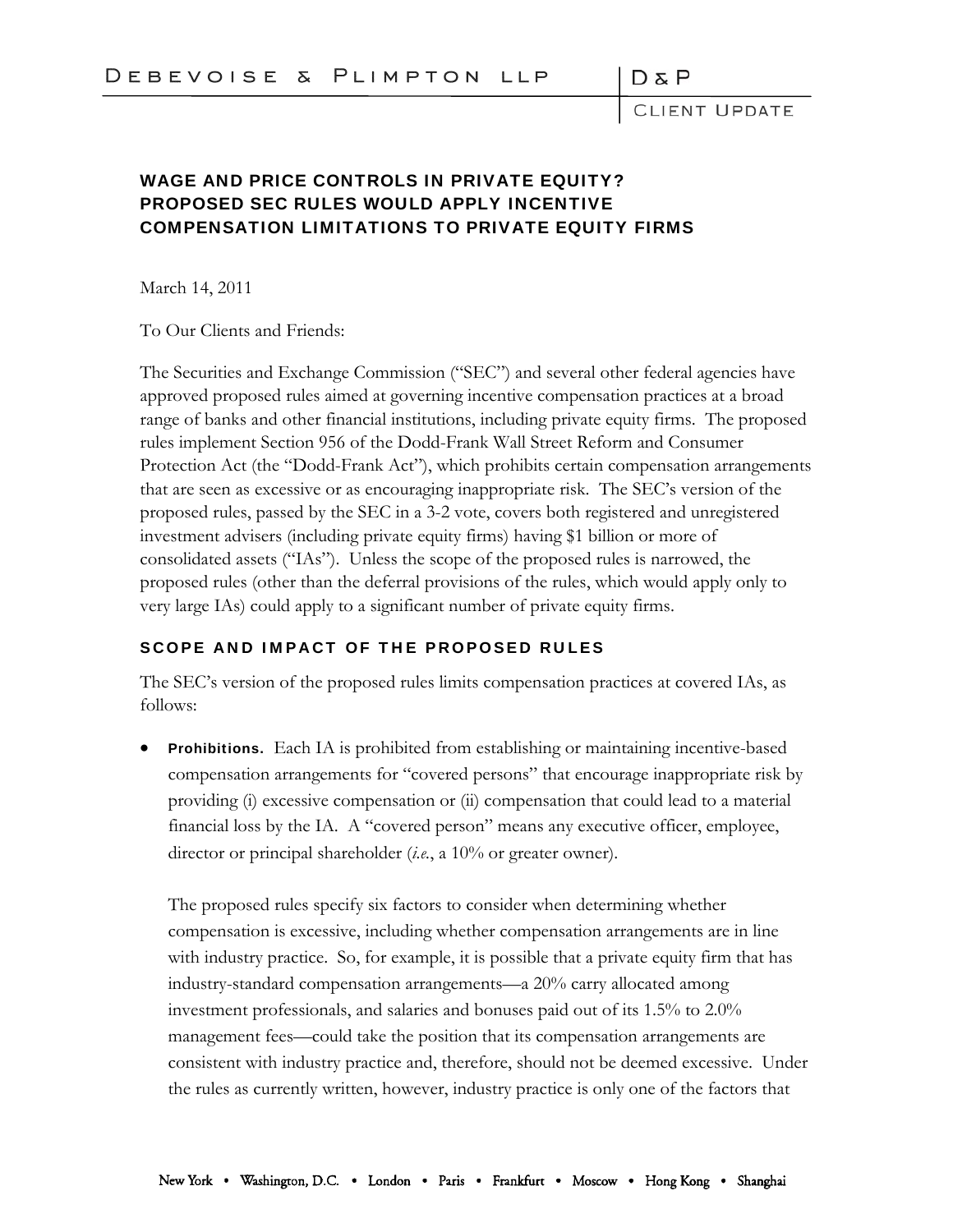CLIENT UPDATE

 $D \& P$ 

may be considered in determining whether compensation is excessive—leaving considerable leeway for regulators to second-guess a private equity firm's decisions concerning compensation arrangements.

- Reporting. Each IA must submit a brief annual report to the SEC describing the structure of its incentive-based compensation arrangements and the policies and procedures governing such arrangements. IAs are not required to disclose the compensation of particular individuals, however. The annual report must explain why the IA believes that those arrangements comply with the prohibitions against excessive or risky compensation.
- Three-Year Deferral of Incentive-Based Compensation by Very Large IAs. IAs having \$50 billion or more in "consolidated assets" must defer for at least three years at least 50% of the annual "incentive-based compensation" for executive officers (including the chief investment officer and chief legal officer, among others). During the deferral period, the deferred amount must be adjusted (down) for (poor) performance during the deferral period. This deferral requirement appears to apply to annual bonuses paid to employees of the IA, but does not appear to apply to carried interest arrangements (since they are not "annual" compensation).
- Definition of Consolidated Assets. "Consolidated assets" means the IA's "total assets" as reflected on the balance sheet for the IA's most recent fiscal year end. Under GAAP as currently in effect, certain IAs, including private equity firms, are required to consolidate their affiliated funds if the limited partners of those funds do not have the right to remove the funds' general partner(s) without cause by a vote of a majority in interest (or less).

We do not believe that any private equity firm currently has a balance sheet showing total assets of \$50 billion or more (the trigger for the deferral requirement). However, a private equity firm that is required to consolidate its associated funds could become subject to the proposed rules as its assets under management rise, absent (i) a change in the GAAP consolidation rules, which are under discussion, or (ii) a change in the SEC's proposed rules, such as a change in the definition of consolidated assets so that (notwithstanding what GAAP might require generally for private equity firms) for purposes of these rules consolidated assets are deemed to include only the firm's risk assets (assets owned by the private equity firm) and not assets under management by affiliated funds. As noted below, the SEC has asked for comments on this question.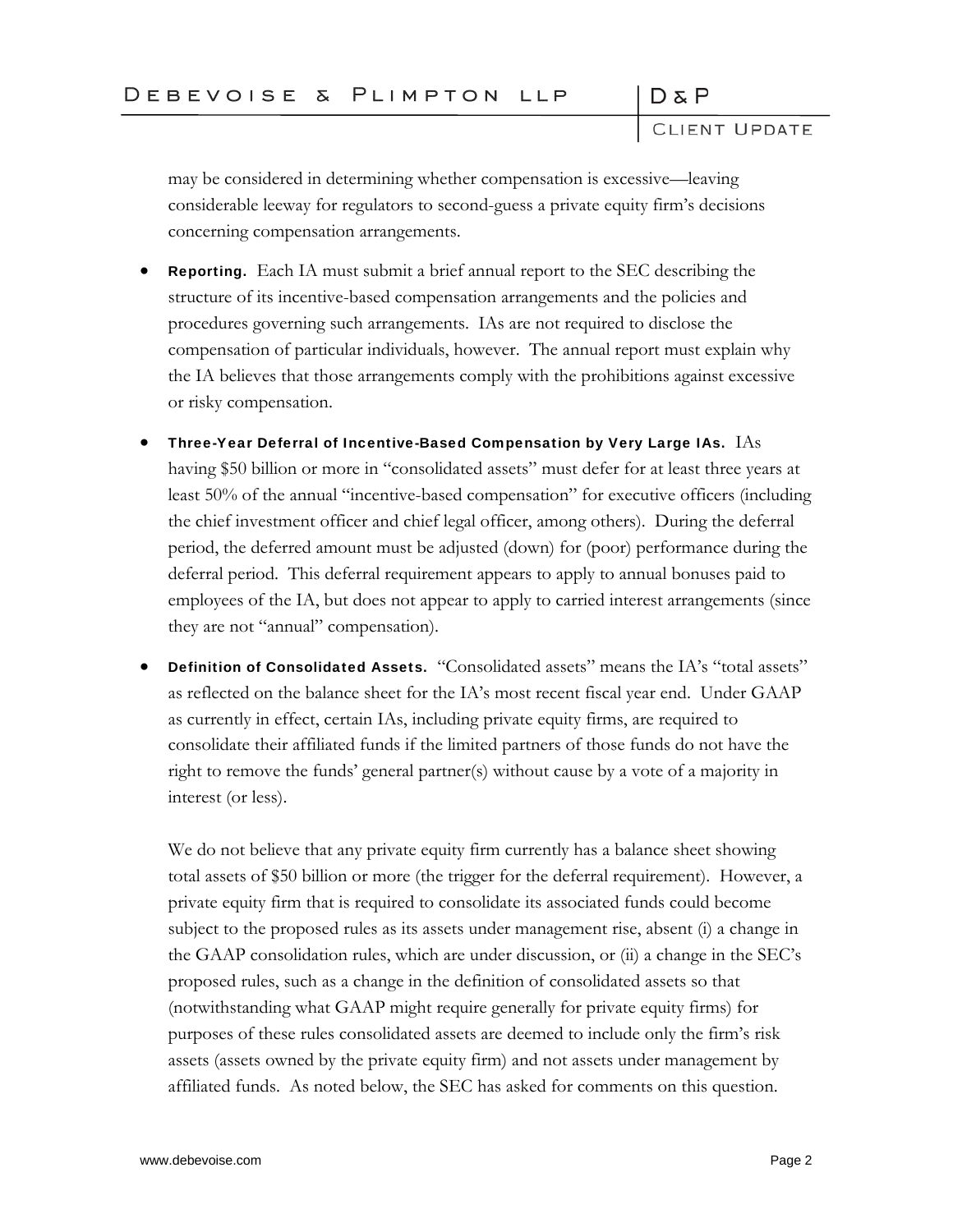$D \& P$ 

CLIENT UPDATE

- Definition of Incentive-Based Compensation. "Incentive-based compensation" means "any variable compensation that serves as an incentive for performance." The deferral requirement for larger IAs applies only to "annual" incentive-based compensation. Therefore, as noted above, the deferral requirements appear not to apply to private equity carried interest arrangements (since they do not constitute annual compensation), even if those arrangement are subject to vesting, as is typical. (Vested equity, including partnership interests, is not considered incentive-based compensation under the proposed rules.)
- **Policies and Procedures.** Each IA must develop and maintain specified policies and procedures governing incentive-based compensation that are consistent with the restrictions of Section 956 of the Dodd-Frank Act. In addition, each IA having \$50 billion or more in total consolidated assets must have in place a process for the board of directors (or a committee thereof) to review and approve incentive-based compensation for covered persons who individually have the ability to expose the IA to losses that are substantial in relation to the IA's size, capital or overall risk tolerance.

## POINTS FOR POSSIBLE COMMENT

The SEC has specifically requested public comment on various aspects of the proposed rules, including on:

- the proposed definition of "incentive-based compensation;"
- whether the SEC should clarify that any specific forms of compensation are not incentive-based compensation;
- the proposed method of determining asset size for investment advisers, and whether the determination of total assets should be further tailored for certain types of advisers, such as private equity funds or hedge funds;
- whether there are additional factors that should be considered in evaluating whether compensation is excessive or could lead to material financial loss; and
- whether it would it be prudent to mandate deferred incentive-based compensation for certain types of covered financial institutions but not require such deferral for other institutions (*e.g.*, investment advisers) based on the business risks inherent to that business or other relevant factors.